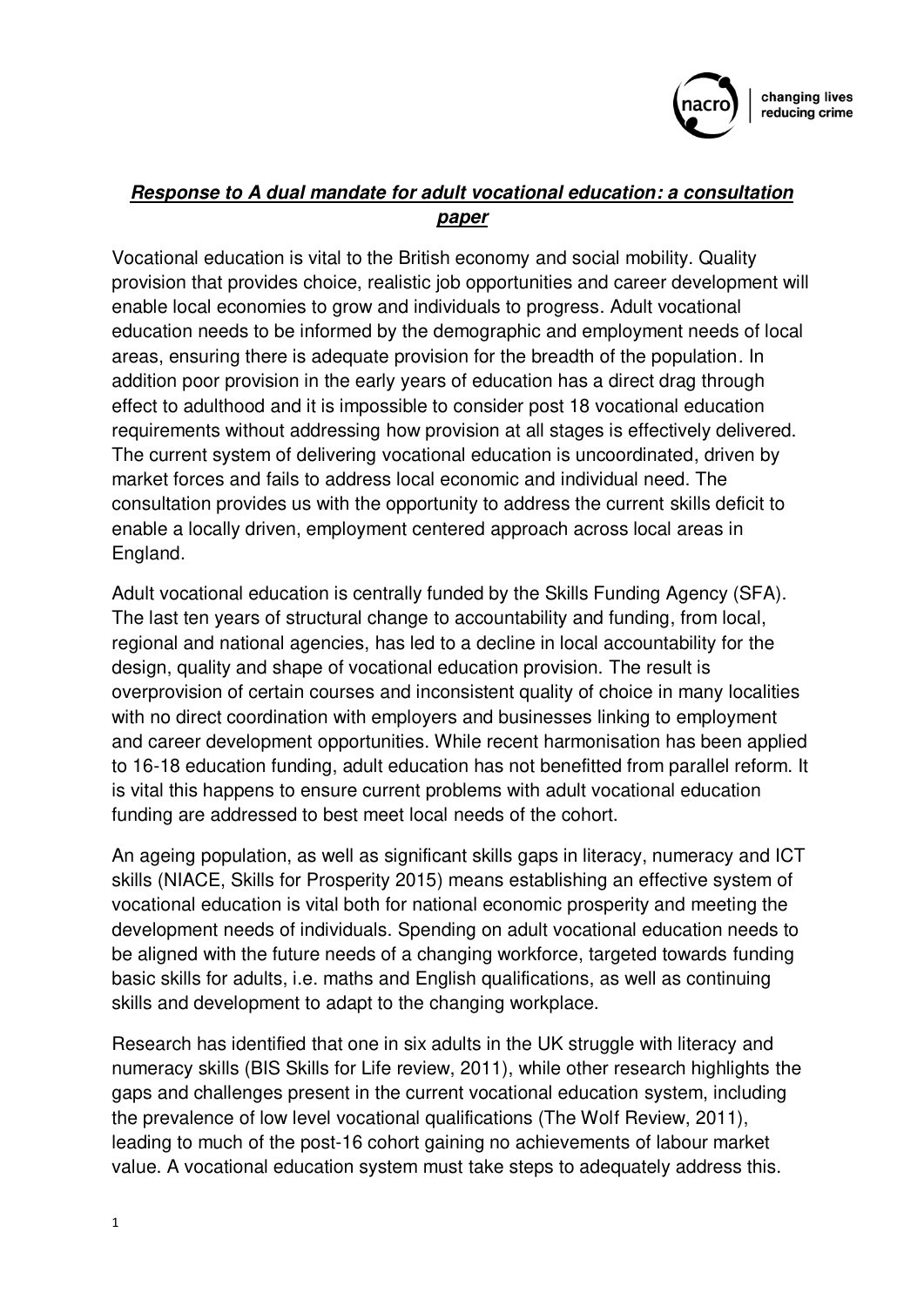

Crucial to addressing the skills gap is communicating choice. People need to have correct and accurate information regarding their career and development options. Too often, in the current labour market, development needs or options are the responsibility of individuals and information on training and vocational education offer is the responsibility of individual providers. This leads to uncoordinated and patchy provision. A joint approach, shaped by local business, providers and funders is required.

We agree with the general principles of the consultation document that the current system has several significant disadvantages, including limited local accountability and rigid outputs lacking an individual approach towards skills development. The mainstream adult skills offer needs to be directly connected to the 14-19 vocational education policy; the educational deficit in a large proportion of adults is rooted in the failure of appropriate provision at an earlier stage. It is, therefore, vital to look at reform in this area in its entirety.

The current funding system does not leave space to assess specific local employment opportunities and requirements. The introduction of Growth Deals, providing support to local businesses to train young people and create new jobs (amongst other objectives) is an example of an attempt to join up the skills and development of a local area with business employment needs. A mandate for adult vocational education must expand on this. However such policy initiatives need scale, leadership and coordination in order to impact. Strong local leadership and direction will be integral in bringing together the skills and business needs of a locality.

Structural changes to central funding bodies have led to a deficit of accountability in matching learning, skills and employment needs specific to localities. Currently Adult Skills Budget is funded to individual providers on a national basis with a lack of local responsibility and area based commissioning. This has resulted in a proportion of both young people and adults gaining qualifications in courses not linked to realistic employment opportunities in their local area. An example of where this occurs would be Essex, which has one of the largest oversupplies of hair and beauty skills; around 20 people train for every job. As in Essex, employment needs across localities are not being met despite over provision of certain courses in many areas, due to a lack of local responsibility for assessing and allocating funds based on local requirements. Vocational education is central to addressing under skilled workforce and social mobility. There is a pressing need to provide genuine opportunities for sustainable employment, with development opportunities that enable long term economic growth. The current system is failing to tackle the skills gap and demonstrably contributes to a cycle of unstable employment and welfare dependency experienced by too many people passing from poor outcomes across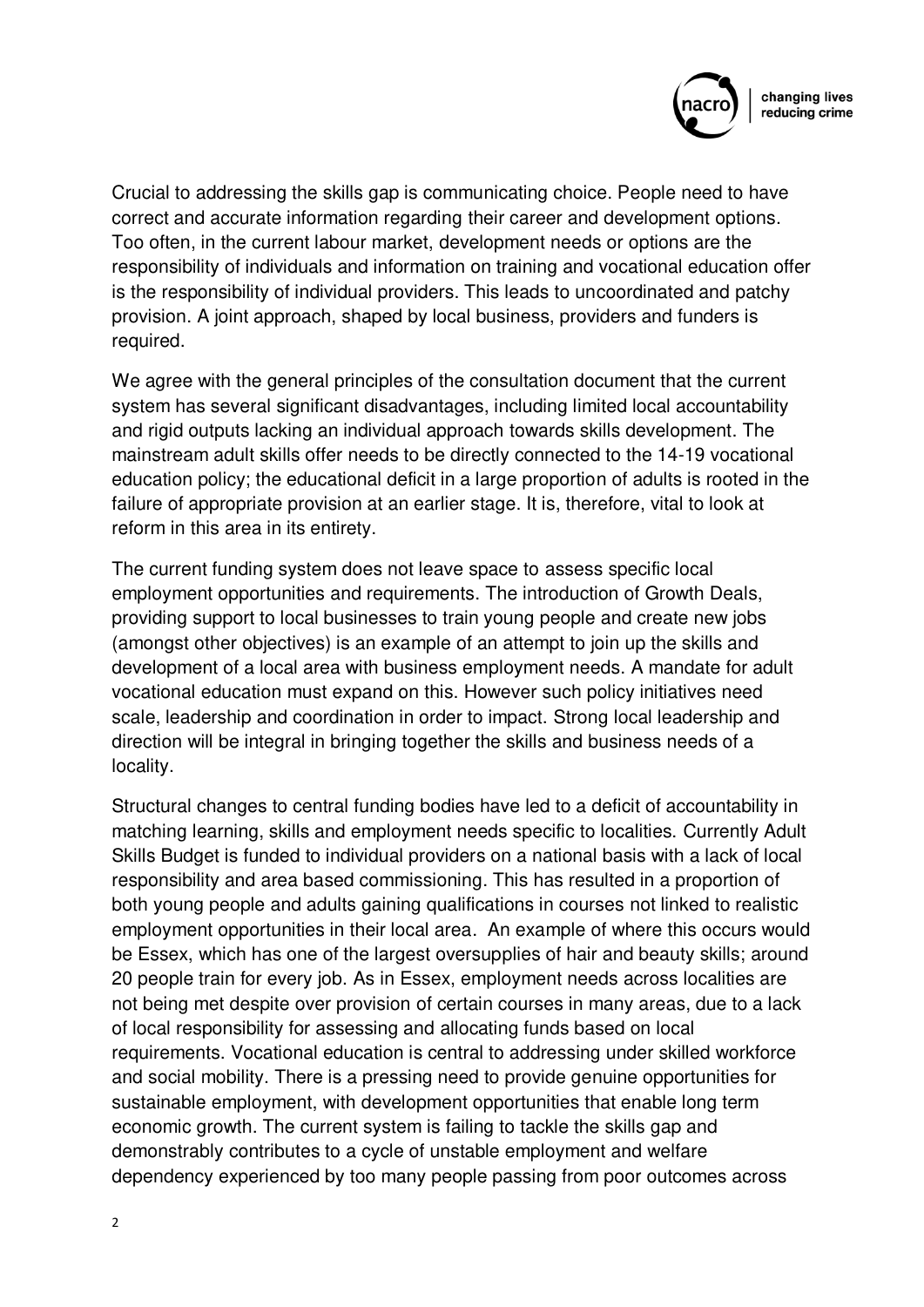

early years and adult education systems. We need radical change. This means having a less rigid approach to vocational education outcomes, i.e. attaining qualifications, but rather looking at individual development and progress in a more flexible way. It means offering people opportunities that will result in tangible job opportunities and career progression.

Importantly, people need to have a consistent opportunity to access what is right for them and have the ability to choose a more tailored approach to their skills training. This leads to a more sustainable employment trajectory.

## **Question 28: What is the best way to ensure greater local accountability on the part of providers towards learners and employers, in terms of relevance and quality of provision, and social and economic impacts?**

Local accountability is vital to ensuring provision is mapped correctly for the needs of the area. Strategic area reviews were important mechanisms in planning education provision and mapping to local and national economic priorities. This function was dissolved following the creation of the SFA. However, in addressing the bureaucratic nature of the Learning and Skills Council (LSC), previous governments, Labour and coalition led, disabled the mechanisms required to shape provision that connects skills to growth which resulted in an accountability deficit for skills provision in the local area.

In reality current FE Commissioners are responsible for addressing failing colleges (those rated 4 in Ofsted inspection), and those in poor financial health. They are not responsible for the strategic composition of local vocational provision. This needs urgent redress. Given structures already in place through, FE Commissioners, local authorities and local enterprise partnerships (LEP) strategic area reviews it should be possible to conduct area reviews, and, shape and allocate provision accordingly without another layer of costly and unnecessary level of bureaucracy that defined many elements of the LSC.

Currently, individual providers are allocated funds to provide provision as they see fit, with little coordination with other providers in many areas. This leads to overprovision and a disproportion of qualifications in relation to realistic job opportunities. There is also a need to ensure basic numeracy and literacy skills are being met, meaning the collection of local demographic and labour market information is vital.

While this function might in some respects restrict the breadth of the curriculum compared to what is currently available, it will also stop over delivery of courses being offered with no employment prospects, which can lead to a cycle of unemployment and subsequent dependency on welfare support.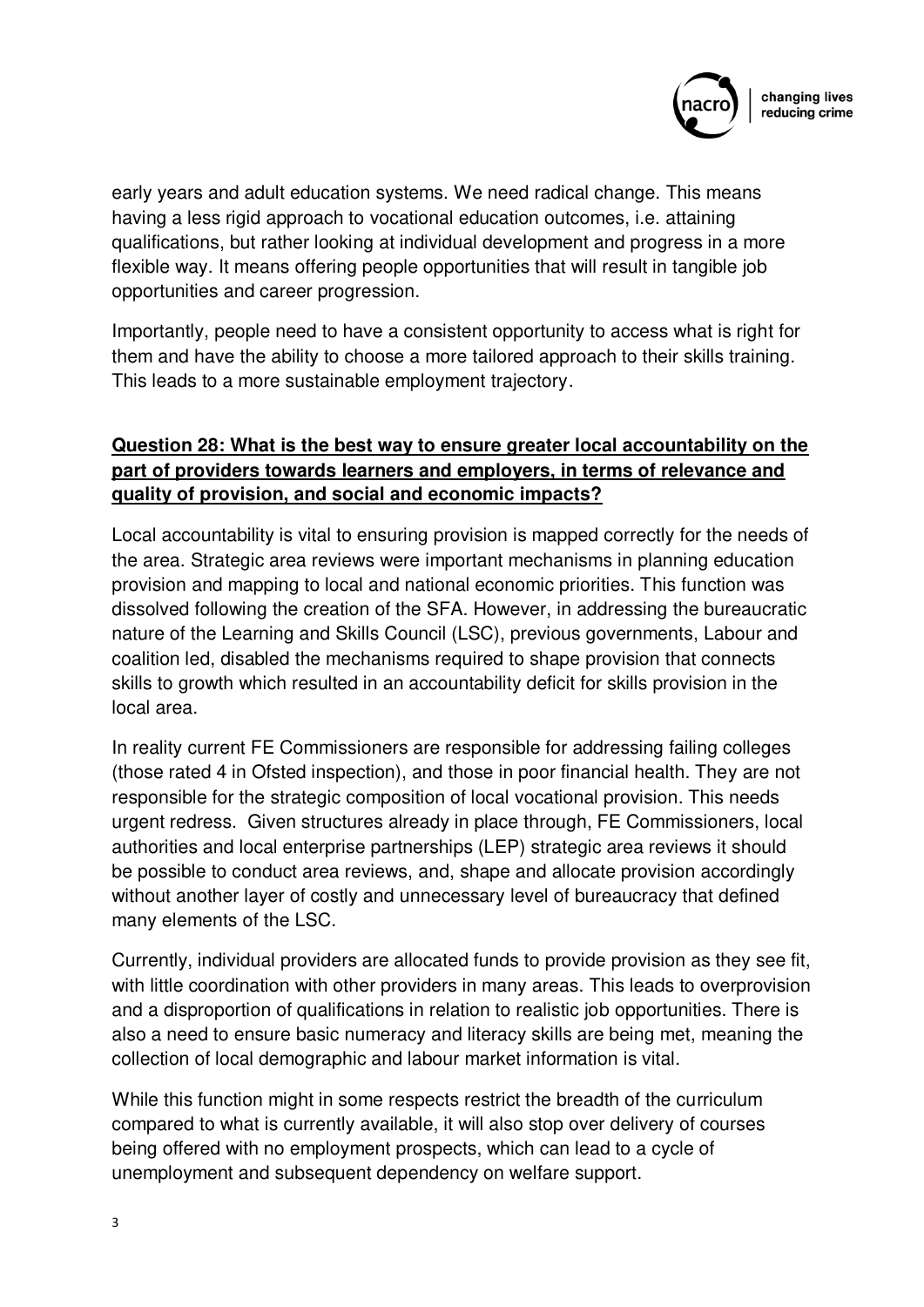

LEPs and local authorities should play a central role business needs and local growth, using their local growth strategies to raise skills in their areas. Joining up skills budgets more closely with employers will be central to local economic prosperity, and can shape how the needs of local population are met.

However, it is important to recognise that the market expansion in pre-16/18 education, reducing accountability through the Free School and Academy programme, could impact attempts to join up skills provision to economic need in local areas. It is critical that pre adult education connects into plans for local growth and economic prosperity, with funding mechanisms placing clear expectations on school principals to engage in local planning and strategic area reviews.

## **Question 29a: What benefits would there to be commissioning Adult Skills Budget provision through local partnerships or through a local provider acting on behalf of a partnership?**

Commissioning adult skills provision through a local partnership or a lead individual (such as FE Commissioner) or body would create a strategic based approach, addressing the needs of specific areas. Local agencies should be given responsibility to plan and map out provision need, allocate budget and be accountable for successful delivery, quality and outcomes.

There is a need to stimulate employer engagement and investment in a sustainable manner, and this needs to happen collaboratively between employers in the local area to successfully identify skills gaps and necessary provision. A cohesive approach is vital to ensuring labour market demand fits with educational provision. Local agencies need to provide leadership and follow up, as well as gathering accurate data from the local authority on a timely basis to ensure skills strategies are as meaningful and realistic as they can be. In order to do so, investment needs to be redirected to these bodies in order to ensure they can carry out this function effectively with a sense of accountability. This would also mean engaging employers more effectively if a match funding arrangement could be established for investment in training.

This local approach should be further supported by accurate and timely information for learners to ensure they are properly informed of career opportunities and developments.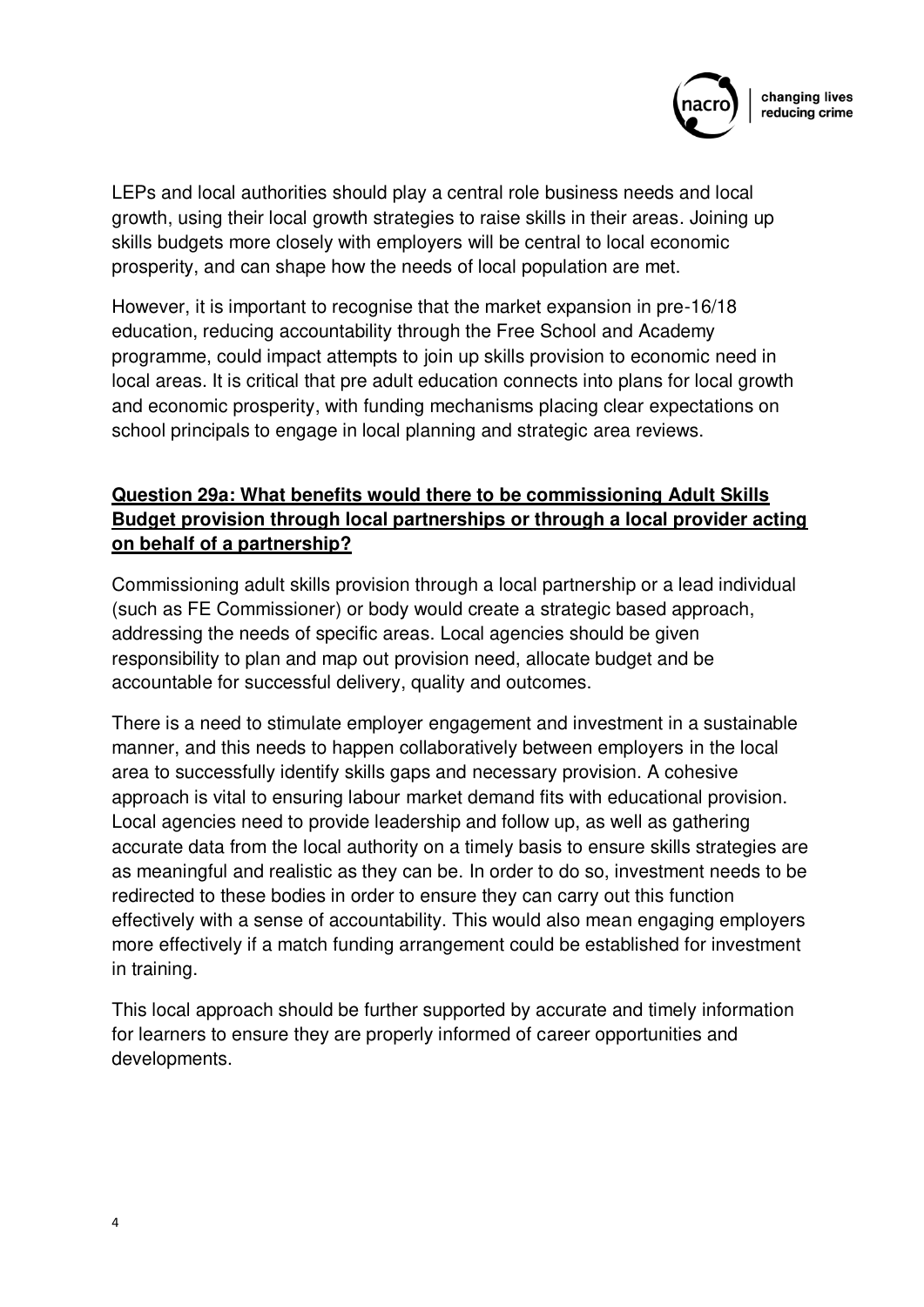

#### **Question 29b: What downsides might there be to such an approach?**

Commissioning adult skills budget through local partnerships/lead individuals and or organisations may limit the breadth of provision currently being offered. It should provide for the skills and employment needs of the local area and in doing so, end current saturation levels in provision which result in courses with limited employment and higher education prospects. While the addition of this responsible lead organisation/partnership may add a layer of bureaucracy and extra cost, it can be argued that this function already exists to a certain extent in the form of LEPs.

A potential downside to a new approach is that independent and specialist providers are blocked from accessing the market. While the pre 16-18 market expansion of academies and free schools has caused fragmentation and reduced accountability, it is however important that independent providers are able to enter the market to provide for the identified needs of the area. Central to addressing accountability and shaping provision is to establish a market that responds to and operates within parameters of need.

Enhancing joint working and cohesion between the SFA and the EFA also presents an opportunity to streamline education and skills policy on a national scale. The division between departments is not helpful. Whitehall cultures invariably disable join up. It is crucial that this is addressed. In order to design a local education system that responds to economic priorities, enhances individual aspiration and deliver skills for growth, provision needs to be planned, connected and integrated through school age and post 18. As the consultation states, lack of appropriate education at a young age leads to, in many cases, skills crisis in adulthood. While recent senior accountability has been amalgamated between the SFA and EFA there is further work to do to ensure cohesion. In the absence of amalgamated Whitehall Departments, we recommend that the EFA and SFA publish a joint business plan and that the business plan has a high level objective to align skills and education provision with local and national labour markets and tailor provision to the learning needs of the individual. As a base level, Departments should respond urgently to the findings of the Skills Commission in 2014 calling for a joined up strategy for education, skills and growth. Providers will need to be incorporated into shaping this strategy to ensure thorough engagement of all parties.

### **Question 30**: **How do we ensure a stronger focus on outcomes without encouraging cherry picking of the easiest to help?**

It is arguable that 'cherry picking' by providers is not as relevant an issue, than access for disadvantaged groups. Whilst the two may be mutually inclusive, it is important to understand the levels of disengagement within the disadvantaged young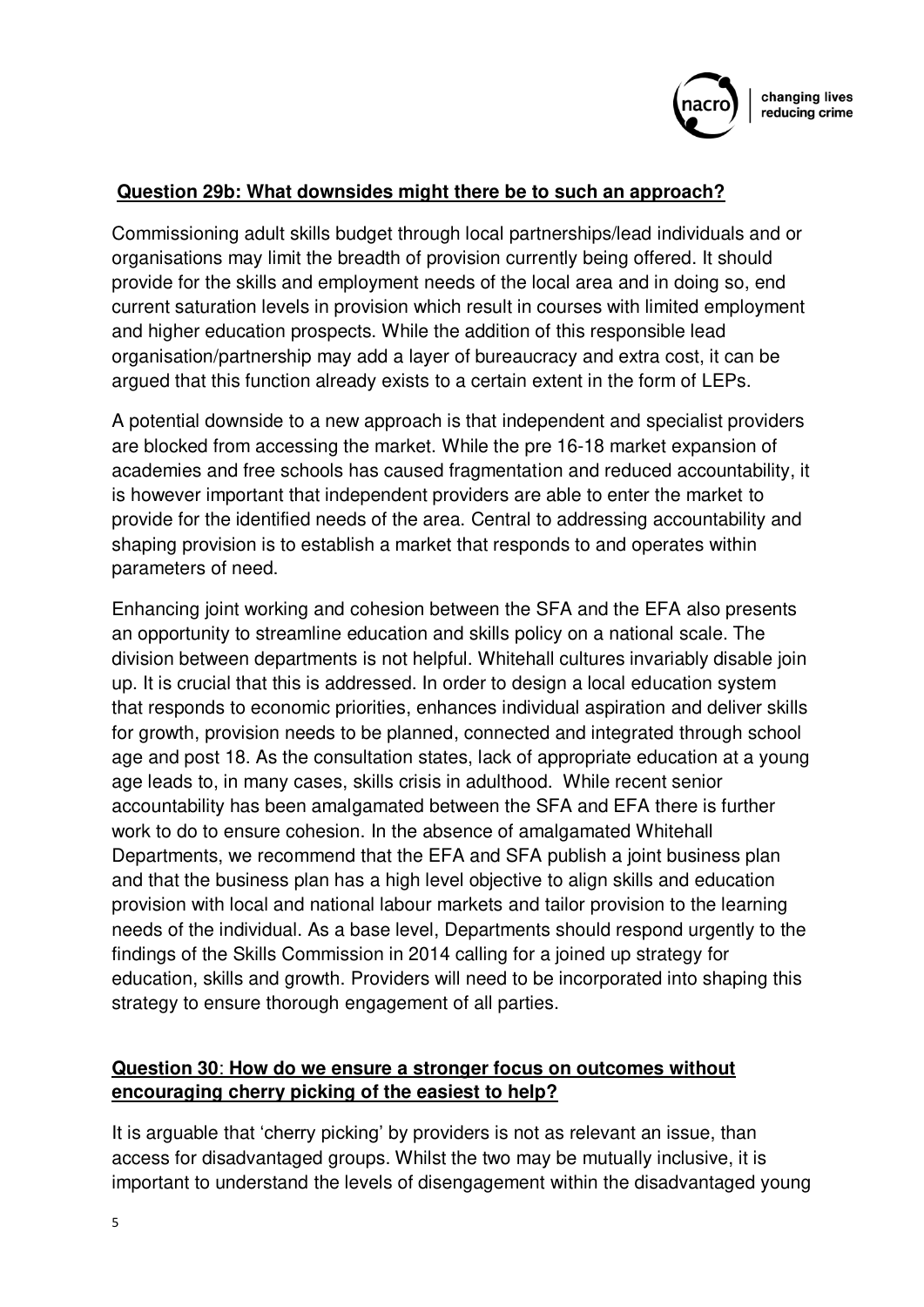

adult population and, the social barriers in place before provision is sought or accessed. Targeting hard to reach groups is critical to addressing skills gap and engaging adults subject to chronic disadvantage requires a multi agency approach and therefore emphasis should be focused on ensuring the right providers are integrated. There are, however, important points around outcomes that need to be considered.

Measuring outcomes is an important tool in assessing how a system is working, however in the context of adult vocational education, this needs to take an individualised approach. Traditionally, and in line with past funding structures, outcomes have been measured by qualification attainment. This does not, however, reflect the breadth of skills needed for sustainable employment and career development. A more flexible mechanism to evaluate outcomes in employment and career development is therefore needed to take into account the nature of adult vocational education and the fluid trajectory this can take.

It is important to address the skills shortages reported directly by employers and UK Commission for Employment and Skills (UKCES) research has shown that employers have reported a rise in skills shortages in literacy and numeracy between 2011 and 2014, as well as softer skills shortages in communication (both written and oral) and time management. As well as emphasising the importance of qualifications in numeracy and literacy as foundational skills, innovative approaches also need to be developed to engage employers to address training needs which could include moving away from traditional classroom approaches, towards e-learning or peer to peer learning, for example. Embedding elements of softer skill learning in qualifications, acting as a dual 'work ready' qualification would also help to address a range of different skills gaps.

The UKCES has started exploring workforce development improvements through its UK Futures programme, trialling projects with industry to develop what works in improving workforce training. Investing in structured pilot projects is one way of assessing the best way employers and providers can work together to pinpoint what training needs are as well as to engage learners in the most effective way. Once 'what works' evidence is known this can be rolled out more widely.

## **Question 31**:**What issues would there be with supporting programmes of study rather than qualifications?**

The Study Programme already acts as a mechanism for 16-19 year olds to access more tailored provision which reflect their career and education goals. A similar approach could be taken to adult provision, creating a more standard and harmonised approach to meeting learner and employer needs.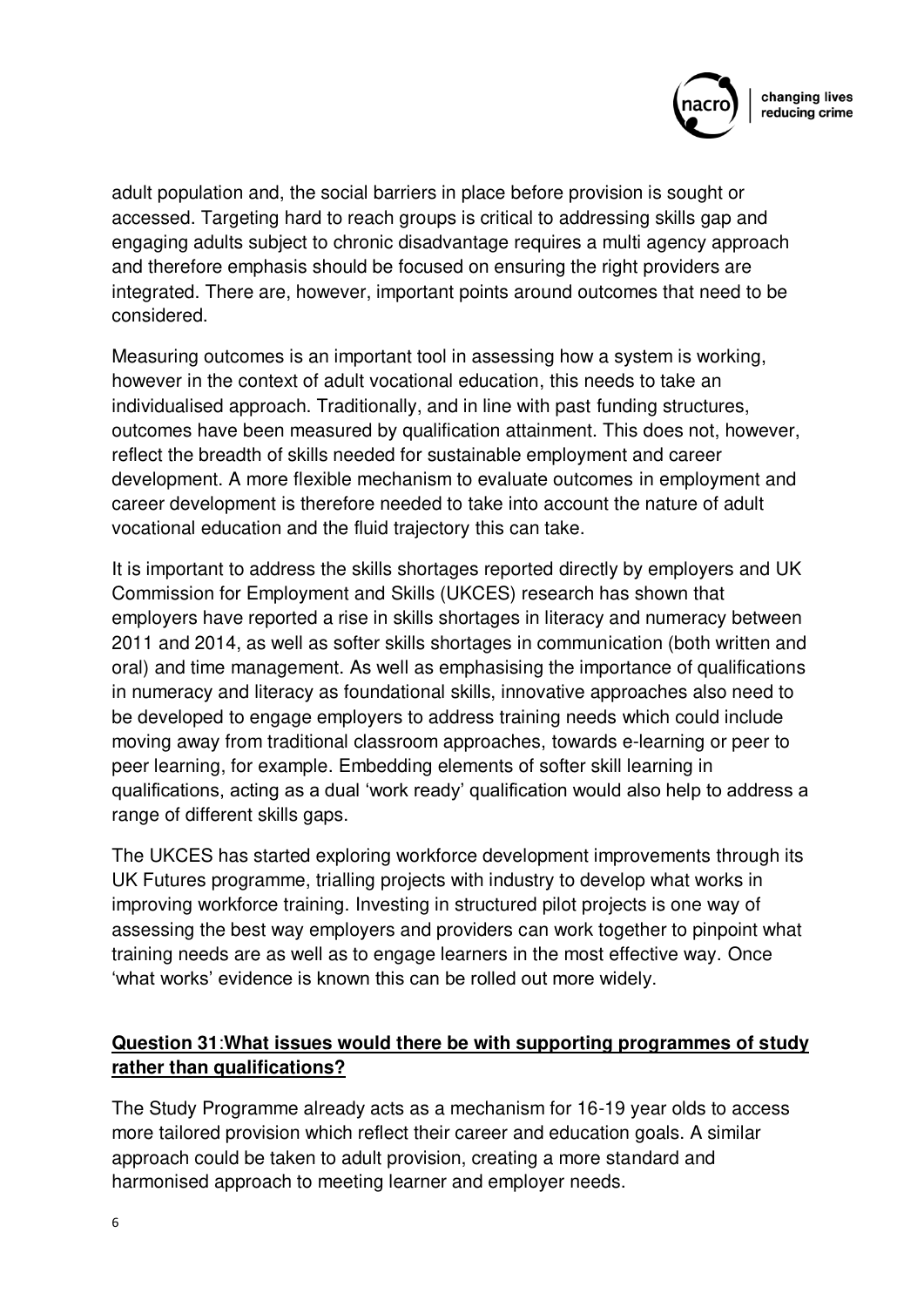

It is also important to consider the wider impact of departmental policies on achieving employment led skills strategy. Access to training and skills development not only requires greater integration with employers it also needs to consider personal responsibilities for individuals in receipt of Universal Credit, JSA and other employment support benefits. Increased conditionality and sanction based policies need to connect with opportunities provided through local skills provision. A joined up approach provides an opportunity for long term pathways away from unemployment. However, a failure to plan at scale will ultimately reduce the potential impact of an employment led skills strategy and could risk any attempt to offer long term routes out of insecure employment and a cycle of support requirements from job seekers allowance.

Adult skills budget commissioning must offer skills for hardest to reach communities. To achieve this it cannot be the sole responsibility of educationalists in the area. Commissioners must connect direct with VCS and statutory agencies operating in communities impacted by depravation to ensure this provision is appropriate and effectively meets the needs of the community.

## **Question 32: What risks do we need to cater for in testing out new local arrangements to deliver skills provision for unemployed individuals and those with skills below level 2?**

There are a number of risks to consider when testing new local arrangements to deliver skills provision. It is essential outcomes are defined in consultation with VCS as well, as other organisations working with this group, to ensure all risks are taken into account. New local arrangements also need to make sure they capture all the groups and individuals it needs to.

A further need to consider is the impact of testing new arrangements on current providers delivering over provision, as well as current learners on courses, so that their exit can be managed smoothly with minimal disruption to individuals and organisations.

If a new approach is to be successful and sustainable, there will need to be sufficient join up with other departments, for example DWP, to ensure welfare support is not affected. Coordination with pre-18 education, i.e. schools, academies and free schools also needs to addressed, as stated above.

There is significant disengagement in the current system and a deficit of local accountability with local authorities, which will need to be taken into account when carrying out a new approach, to ensure this is not replicated or exacerbated.